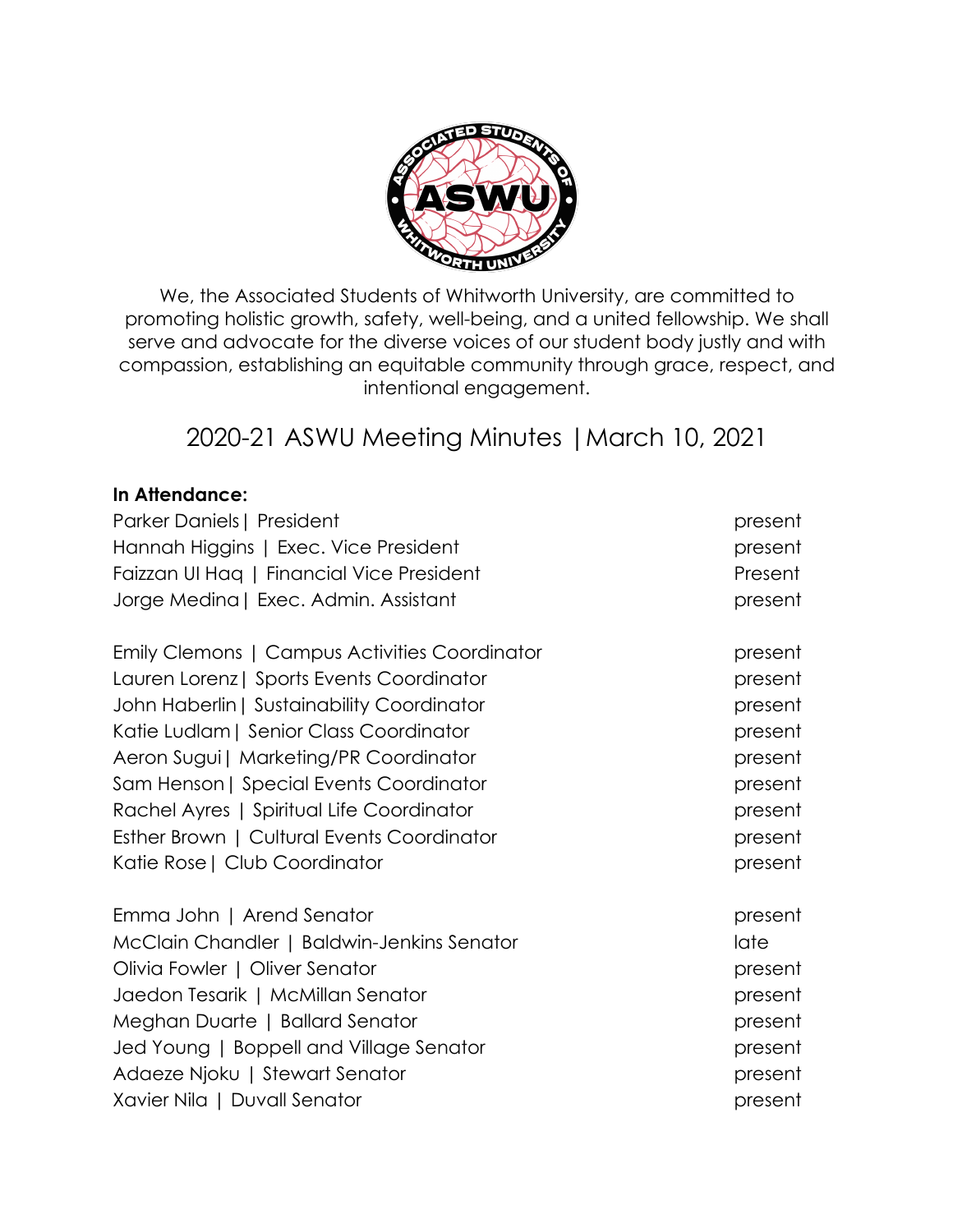| Isaac Price   Warren Senator             | present |
|------------------------------------------|---------|
| David Martin   Off-Campus Senator        | present |
| Michael Lie   Global Engagement Rep      | present |
| Georgia Goff   Incoming Student Rep      | present |
| Christian Aguilar   Incoming Student Rep | present |
| Christine Chen   Off-Campus rep          | present |
| Jamie Copeland   Off-Campus rep          | present |
| Munya Fashu-kanu   Off-Campus rep        | present |
| Michael Bedford   Off-Campus rep         | present |
| Victoria Viloudaki   WhitFlex rep        | present |

\_\_\_\_\_\_\_\_\_\_\_\_\_\_\_\_\_\_\_\_\_\_\_\_\_\_\_\_\_\_\_\_\_\_\_\_\_\_\_\_\_\_\_\_\_\_\_\_\_\_\_\_\_\_\_\_\_\_\_\_\_\_\_\_\_\_\_\_\_\_\_\_\_\_\_\_\_\_

 $\_$  , and the set of the set of the set of the set of the set of the set of the set of the set of the set of the set of the set of the set of the set of the set of the set of the set of the set of the set of the set of th

Meeting brought to order at 5:00 PM. Mission Statement read by Katie Luds

## **Approval of Minutes**

Motion by Jed, Seconded by Meghan In favor: 18 | Opposed: 0 | Abstaining Motion passes

#### **Guest Speaker**

Mark Killian: I am the director of shared curriculum which was set out to revise general education curriculum. The shared curriculum is focused more on outcomes such as core and bib lits. Last year our goal was to set up a system of focus groups for students in order to assess the shared curriculum. This would entail meeting with students in May and gaining feedback on the curriculum and get student's voices to be heard. We want to recruit students from various constituents to participate in these focus groups and have this happen yearly. First year students are on the shared

# **Club Updates**

Katie: En Christo has been continuing during the pandemic and are looking to expand on what they do with the updated COVID guidelines. Contact kanderson22@my.whitworth.edu with questions

 $\_$  , and the set of the set of the set of the set of the set of the set of the set of the set of the set of the set of the set of the set of the set of the set of the set of the set of the set of the set of the set of th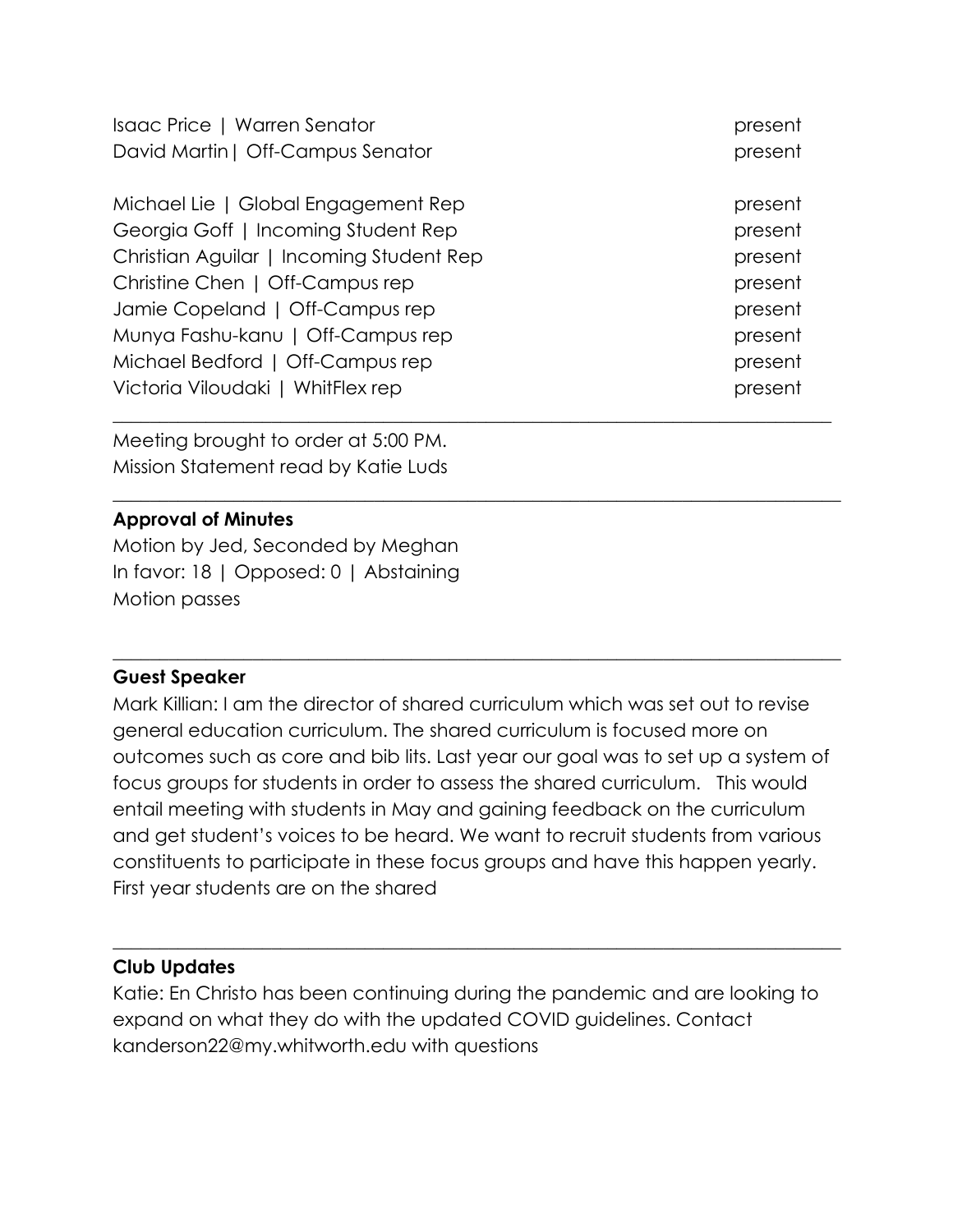Mountain Biking Club: We are pretty new club and had our first ride recently everyone was out there riding. As far as this spring, we are planning on our next ride for early April. We are excited for new members. We have been approved for more funding and so we want to have jerseys for the club. For questions contact arenschler21@my.whitworth.edu

Xavier: When do you meet?

Andy: We have no designated meeting times

# **President Updates**

Parker: The NSSE is still open first year and seniors please take them so that our degrees are more valuable. We have a new coordinator proposal so I will pass it on to Christian.

 $\_$  , and the set of the set of the set of the set of the set of the set of the set of the set of the set of the set of the set of the set of the set of the set of the set of the set of the set of the set of the set of th

Christian: When we were looking at the bylaws and I was thinking about our mission statement and noticed there were gaps. I am proposing adding a coordinator. I thought we were missing the low income and disabled population on campus and thought we could do better in that area. First the main thing would be planning outreach events and service projects. For example, they could do stuff like clothing drives or dress exchange. This coordinator would also plan one volunteer event for ASWU each semester, and also meet with the director of student success and also meet with the disability support services coordinator. I have compensation, the budget would have to come out of event programming budget, and it would cost approximately \$6,000.

Xavier: what is the current event budget?

Jason: we don't know the enrollment, so we do not know yet, but we usually sit about 550k for overall budget

Parker: I want to say the service project part is huge and with moving away from reps who used to do that this would be huge to help that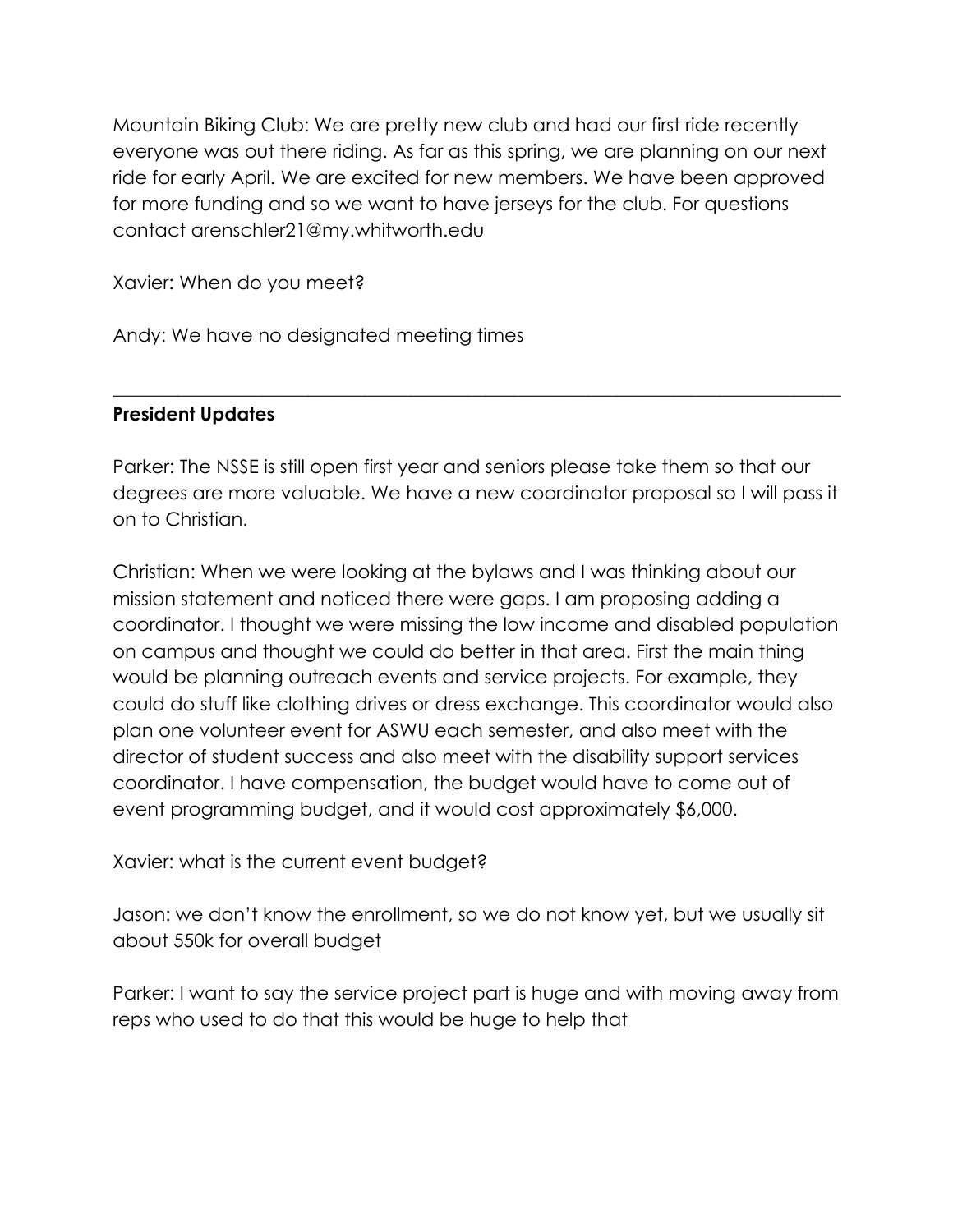Hannah: Shout out to Christian for the work that he put into this behind the scenes also very thankful there is something to replace the reps and raising awareness for disabilities. Can you elaborate on coordinator meeting?

Christian: I was trying to make this as similar to current to job descriptions and that is something that is in multiple current job descriptions and thought it existed.

Jed: are we going to vote on this today?

Hannah: no this will most likely be voted on next week

Faizzan: it says you must be enrolled in at least 12 credits, but some seniors don't?

Jason: that is something that is in all job positions. Next week you are not voting on compensation that is something that budget committee will decide on and if you think this is a good position budget committee will ultimately figure out the hours

Jaedon: is budget compensation the same as funding for events

Jason: the number given includes salary and budget

Olivia: what budget exactly will it come out of?

Faizzan: budget committee will figure all that out.

#### **FVP Updates**

Capital: \$15,280 Unallocated: \$ 16,484

Faizzan: after the last requisitions we have new balances I will have finance committee meeting on the 14th of march and so far, only have one requisition so far.

 $\_$  , and the set of the set of the set of the set of the set of the set of the set of the set of the set of the set of the set of the set of the set of the set of the set of the set of the set of the set of the set of th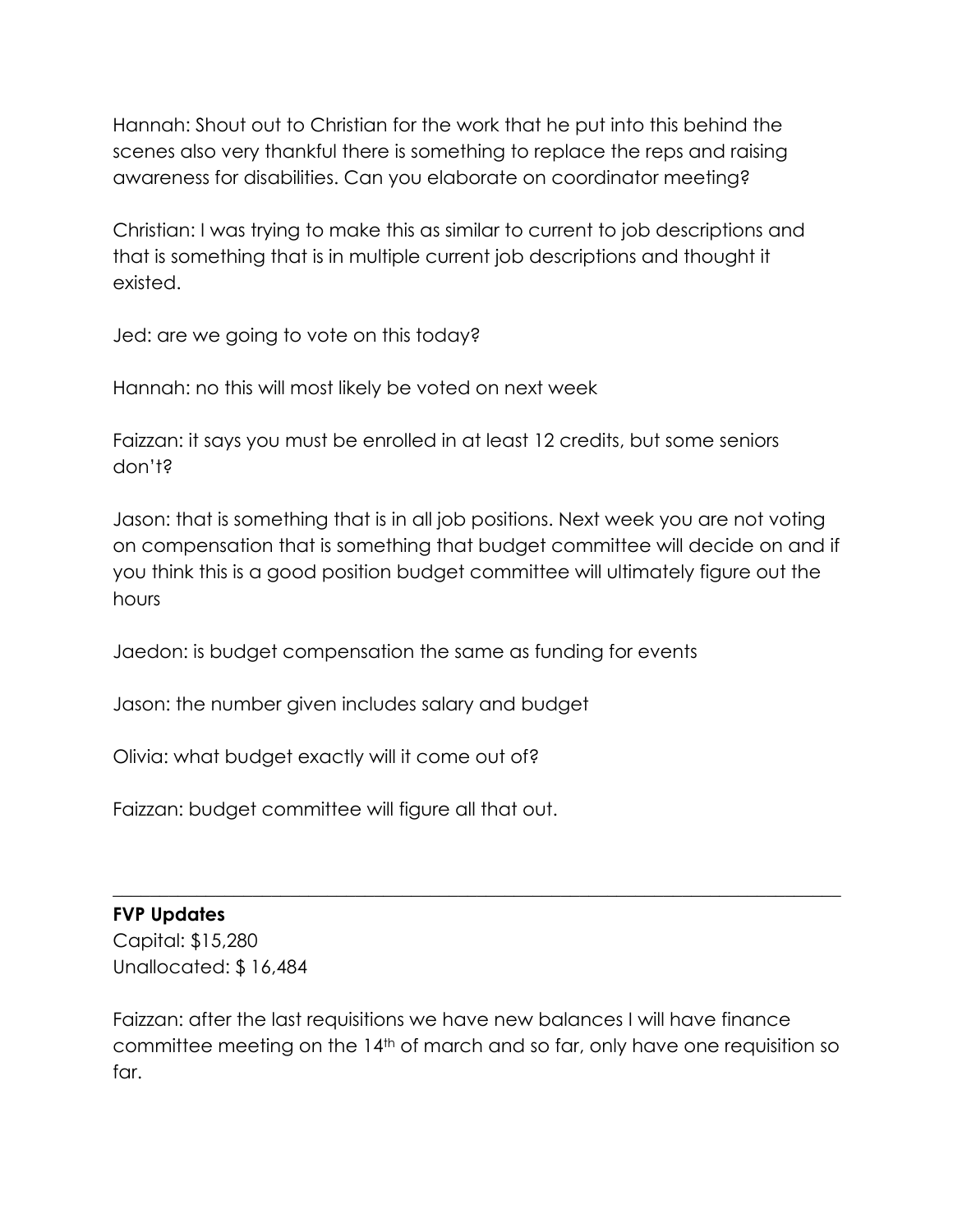#### **EVP Updates**

Hannah: For representative office hour forms, be sure to fill those out each week so I can know what is going on in the communities and is more reliable. Senators I believe your RA's are still doing events so try to attend those. Today we had the polls open for the constitution changes so encourage people to vote. Results will be announced on Instagram. Student highlight is Chelsea Gossen who helped during money moves.

\_\_\_\_\_\_\_\_\_\_\_\_\_\_\_\_\_\_\_\_\_\_\_\_\_\_\_\_\_\_\_\_\_\_\_\_\_\_\_\_\_\_\_\_\_\_\_\_\_\_\_\_\_\_\_\_\_\_\_\_\_\_\_\_\_\_\_\_\_\_\_\_\_\_\_\_\_\_

#### **Coordinator Spotlight:**

Parker: this is a time where we are going to give coordinator place to let others know what's going on in the world of coordinators and any events they may be working on.

\_\_\_\_\_\_\_\_\_\_\_\_\_\_\_\_\_\_\_\_\_\_\_\_\_\_\_\_\_\_\_\_\_\_\_\_\_\_\_\_\_\_\_\_\_\_\_\_\_\_\_\_\_\_\_\_\_\_\_\_\_\_\_\_\_\_\_\_\_\_\_\_\_\_\_\_\_\_\_\_\_\_\_\_\_\_\_\_\_\_\_\_\_\_\_\_\_\_\_\_\_\_\_\_\_

Esther: I shared about my project last time but to remind others for women's history month I am doing a walk by highlighting immigrant women from our community. I have a form people can fill out to share a story. I am having trouble getting responses so please encourage people to share if they are willing. The deadline is March 16<sup>th</sup> and the actual date of the gallery will be towards the end of march. The plan is to have it outside during the day and then in the MPR afterwards.

#### **Upcoming Events:**

#### **Off Campus Hot Chocolate:**

David: Next Wednesday we are going to have a table outside Weyerhaeuser from 9 – 11:30 Sodexo will be providing the hot chocolate.

\_\_\_\_\_\_\_\_\_\_\_\_\_\_\_\_\_\_\_\_\_\_\_\_\_\_\_\_\_\_\_\_\_\_\_\_\_\_\_\_\_\_\_\_\_\_\_\_\_\_\_\_\_\_\_\_\_\_\_\_\_\_\_\_\_\_\_\_\_\_\_\_\_\_\_\_\_\_\_\_\_\_\_\_\_\_\_\_\_\_\_\_\_\_\_\_\_\_\_\_\_\_\_\_\_

#### **BMAC Saint Patrick's Day**

Meghan: BMAC is hosting Saint Patrick's Day party so it is a BMAC event for residents to have a good ole time

#### **Casino Night:**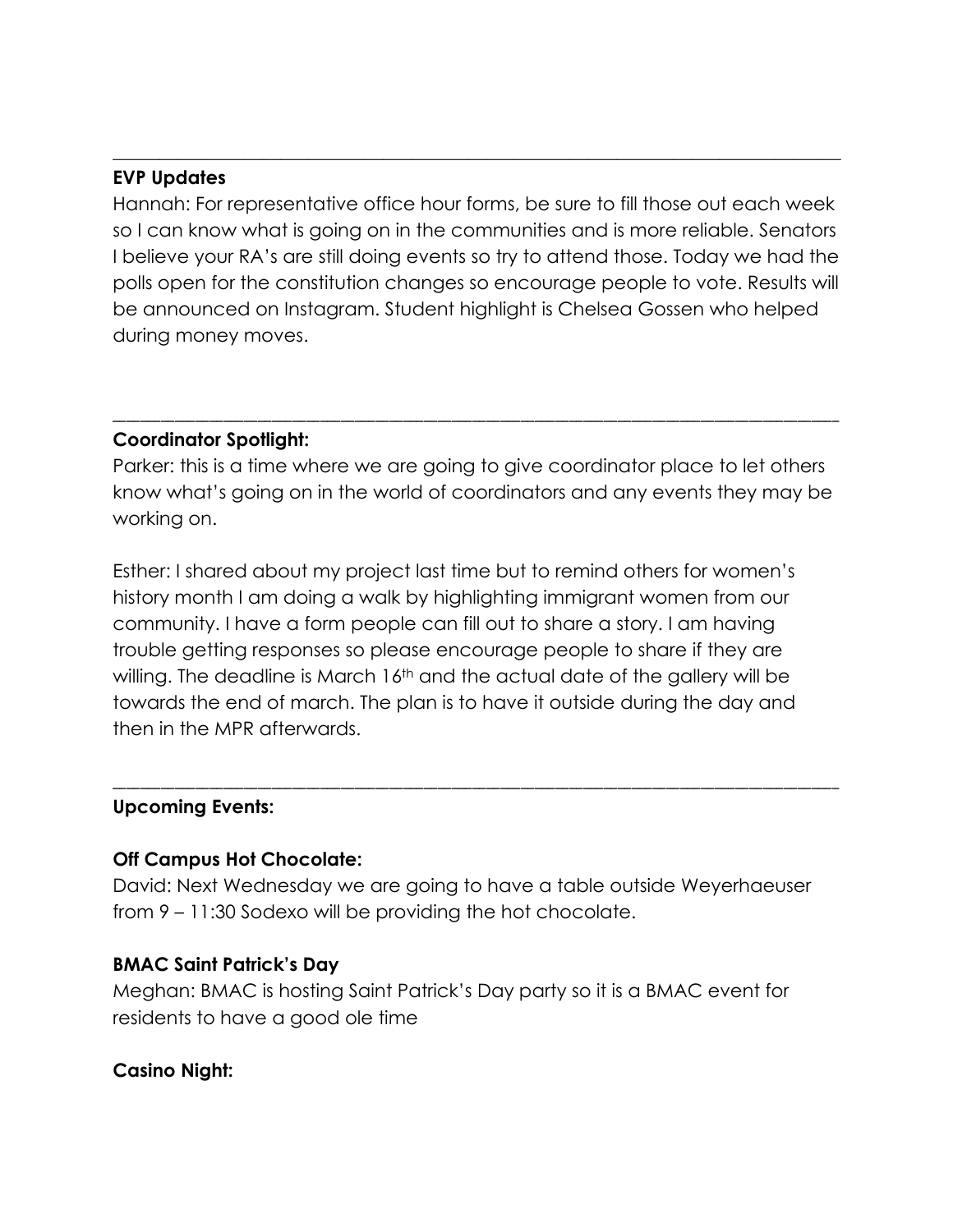Emily: Hi I'm Emily, casino night is next Saturday from 8-11. if you signed up I need you there from 5 to midnight and I got you Dutch so pls help. I need prize ideas still

Adaeze: do I need to know how to play any of those games?

Emily: no, they will train you

Olivia: is there a dress code?

Emily: yes, black-tie from the waist up

#### **Incoming Student Paint Night**

Christian: It will be on March 27th at 7 pm and this is an event for incoming students with 50 art kits to pick up and hop on the zoom call and learn how to paint a beautiful scenery.

\_\_\_\_\_\_\_\_\_\_\_\_\_\_\_\_\_\_\_\_\_\_\_\_\_\_\_\_\_\_\_\_\_\_\_\_\_\_\_\_\_\_\_\_\_\_\_\_\_\_\_\_\_\_\_\_\_\_\_\_\_\_\_\_\_\_\_\_\_\_\_\_\_\_\_\_\_\_\_\_\_\_\_\_\_\_\_\_\_\_\_\_\_\_\_\_\_\_\_\_\_\_\_\_\_

### **Constituency Reports Stewart**

Adaeze: Stewart is always cool; we are having a paint and sit event tonight and on Thursday we are doing just dance. I hate to bring this up, but people do not like the school spirit name change at all and they don't like the idea of it and that it sounds very high school. I don't know how much we can do about it at this time, but I spoke to Lauren briefly.

Lauren: I talked to Jason about it and we are trying to find a better one.

Hannah: if people have better ideas let us know as we could still change it

Parker: I know people may not like it but please still push people to apply for this position

#### **McMillan**

Jaedon: Macs doing good, the beeping is still going on. When I talked to them, they said it should be done by Friday. The weather is nicer, so we have been frolfing a lot. Hoping to get a ping pong table and better tv.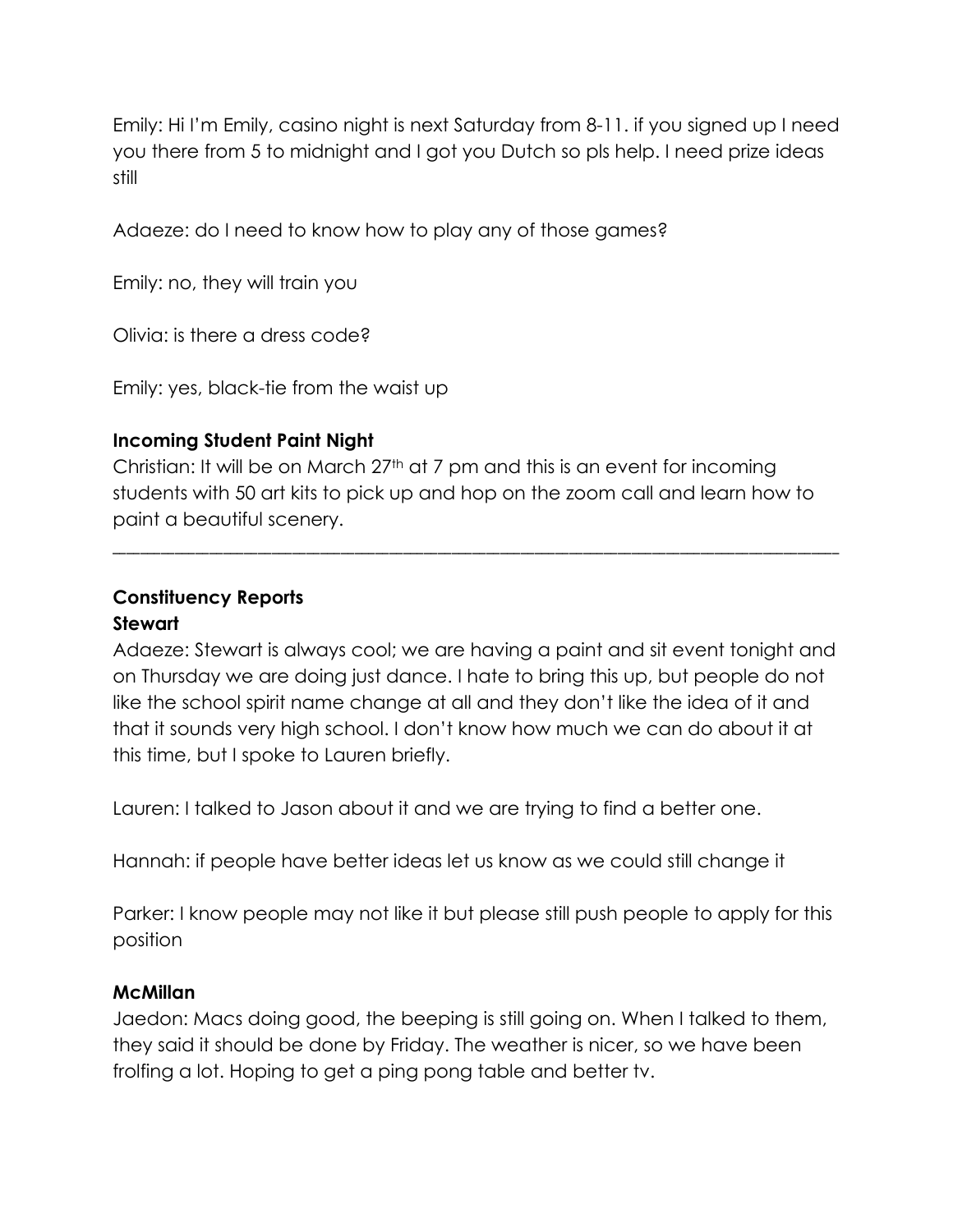## **Off Campus**

David: We are in the works for planning an event for next month perhaps a BBQ.

## **Ballard**

Meghan: We had the same beeping problem but went away the same day. A while ago we got a new resident so that was exciting.

### **Oliver**

Olivia: Oliver's doing good, we have 3 washers broken so I am calling them again as our Ras have tried calling. Getting sweatshirts Friday and Wi-Fi is still not great.

# **Boppell**

Jed: Not too much going on, I explained the constitutional changes to a constituent recently.

## **Arend**

Emma: Arend is good, there haven't been any events that I have heard of. Update on the pool table, the supplier cancelled on me twice so hopefully they come this week. The supplier said it would possibly be possible to just fix the broken parts and it will be cheaper and would cost at most \$800.

# **Duvall**

Xavier: Duvall is doing well; I am planning a kindness initiative to hand out candy bars and spread kindness.

#### **Warren**

Isaac**:** Warrens doing pretty good. Ras are putting on events

# **Baldwin Jenkins**

Mac: BJ is poppin off, I forgot to mention that we had a niagra falls in the bathroom, one of the toilets would not stop flushing. The printer was acting weird again on Monday night, but I fixed it. Sun is making everyone happy and lots of people in and out which is fun.

# **Global Engagement Rep**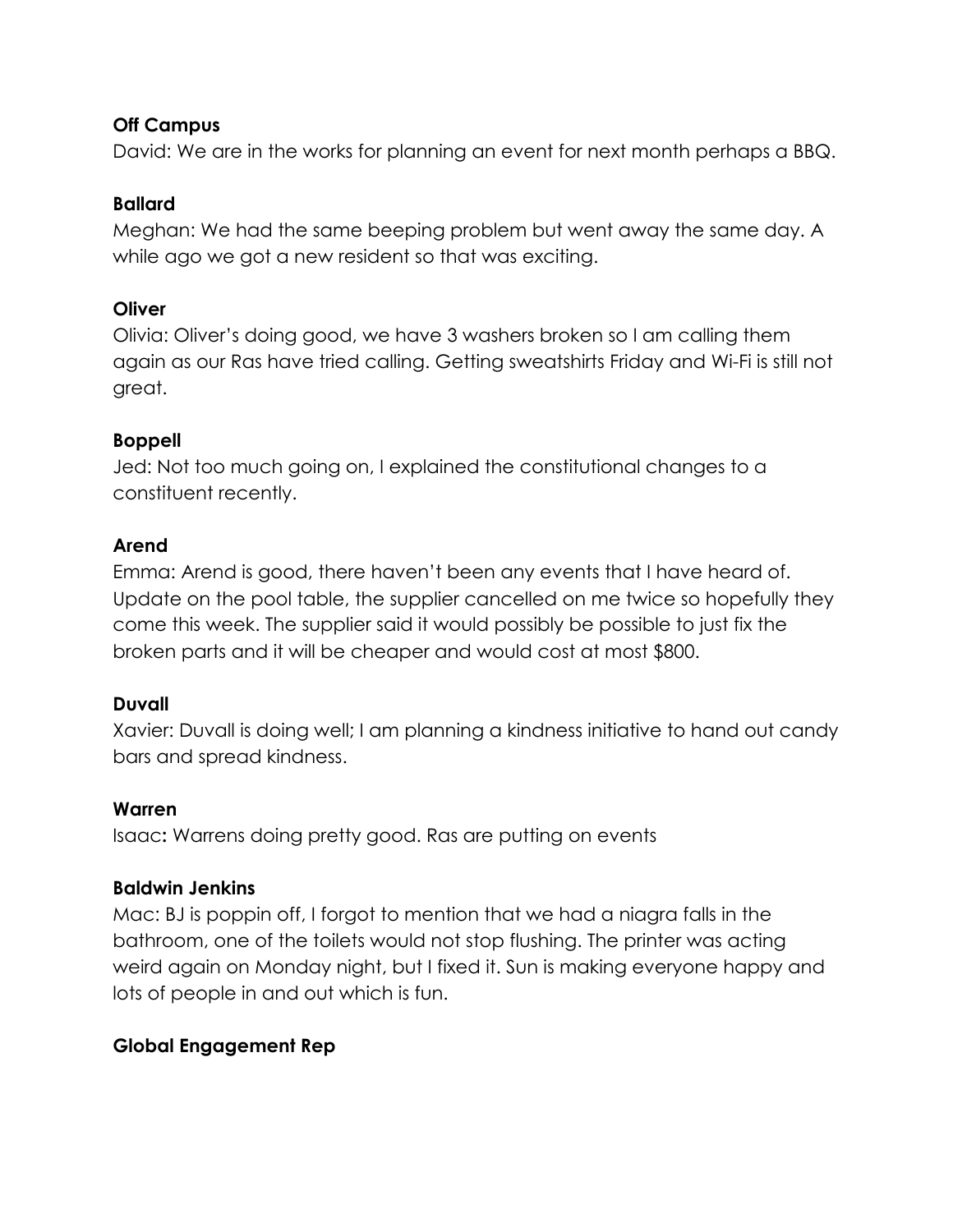Michael L: International students doing well except for one student that was hired and worked for a month on campus but wasn't able to work because of VISA problems.

#### **Whitflex rep**

Victoria: There was a little bit of talk about Beck Taylor's announcement that he said we were coming back and then he took another job.

#### **Incoming Student Rep**

Georgia: All the incoming students on the whole seem to be doing well and hopeful paint night is going to be a success.

#### **Campus Vibes**

Jed: this morning I was sad to hear that Beck Taylor is leaving the university and I thank him for his service.

 $\_$  , and the set of the set of the set of the set of the set of the set of the set of the set of the set of the set of the set of the set of the set of the set of the set of the set of the set of the set of the set of th

John: couple updates, if anybody in your halls want to join, we have our second environmental coalition club is meeting tomorrow in rob 210 at 7 pm. Earth day is on April 22<sup>nd</sup> and there will be a bunch of events for that week.

Katie R: I also wanted to talk about beck Taylor leaving, Rohini last year was highly involved in hiring the VP and I was hoping Parker you would be involved, and I would love to hear updates about that.

Jason: Parker will most likely not be involved as it might happen next year, and I told Rhosetta ASWU would like to be involved.

Adaeze: I feel like this week has been really weird, everyone had the same feeling about being stressed and tired and in our small groups we prayed for everyone's well-being.

Lauren: A lot of sports are happening right now but viewership for those is not super high and it would be great for people to stop in and watch for a bit. The streams are all under the schedule page.

Christian: mental health is important and being outside can help I have been hammocking and if anyone wants to join message me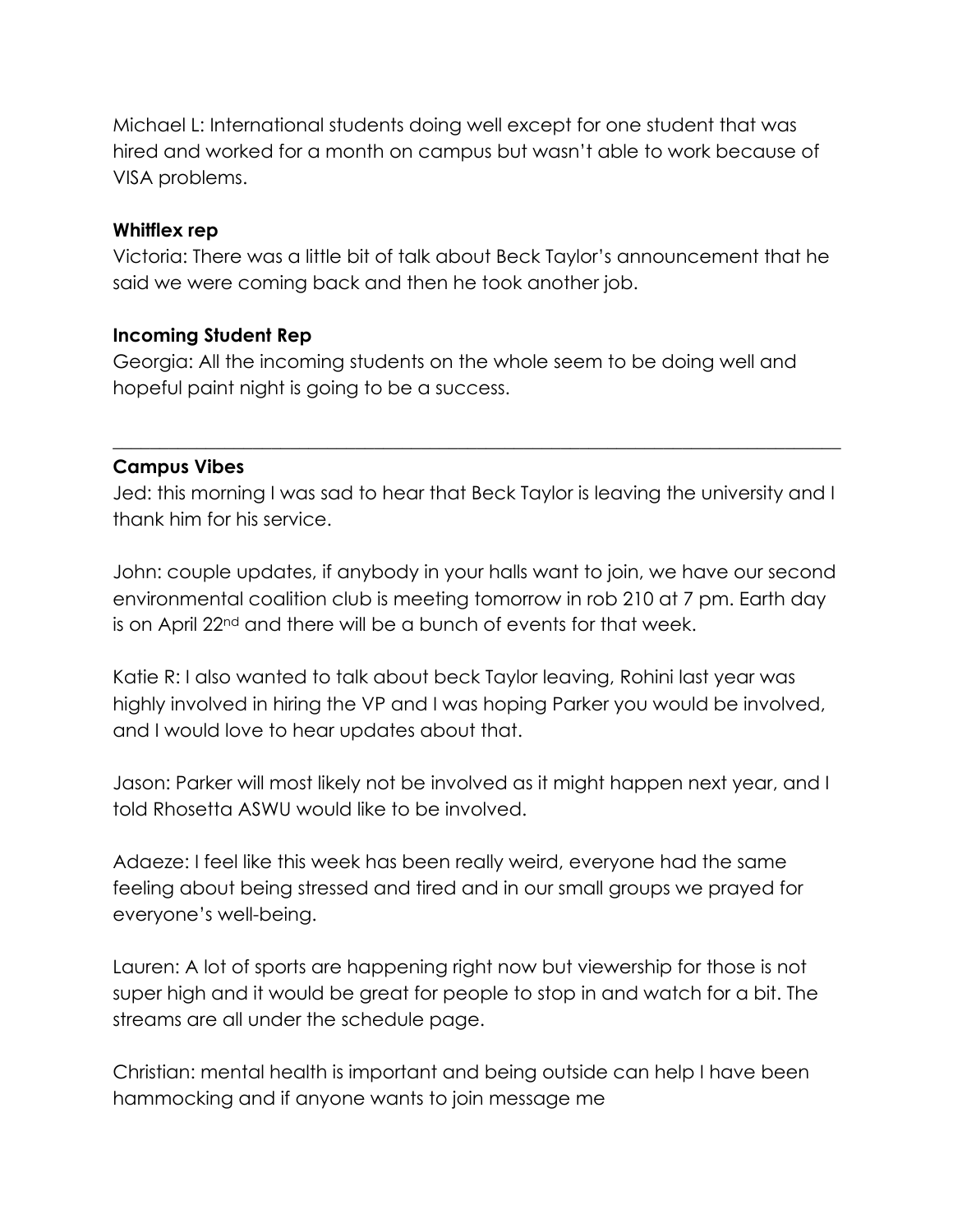Rachel: I am working on partnering with the women's and children to provide 300 easter baskets this month and would love your help with this.

Parker: surveillance testing numbers this week was under 30% so please encourage people to test. Also, who is going to be at game night tonight, how about Monday night?

Jason: deadlines for coordinator applications are due on Friday, we only have 10 and CMC's had 26 so encourage people to apply.

Aeron: I was just going to say applications are due Friday at 5 and I will be posting something on Instagram tomorrow describing the coordinator positions.

Faizzan: for someone who has been at whitworth for the past four years it is sad to see Beck Taylor leaving Whitworth. We have worked on many projects together and I came across some posts targeted at Beck and there is a lot of stuff going on behind the scenes and the fact that our university is still open is a big deal so let's give him some credit.

Olivia: I don't remember last semesters number for COVID testing but I wonder if it's because they don't have enough hours available, have they talked about adding hours?

Parker: The hours that they offered are the ones with the least amount of time conflicts, but it might just be that people don't want to go out of their way.

Jed: I am a little bit insulted, how dare he want us to turn something in and then not expand hours, if he wants higher numbers offer more hours.

 $\_$  , and the set of the set of the set of the set of the set of the set of the set of the set of the set of the set of the set of the set of the set of the set of the set of the set of the set of the set of the set of th

#### **Shout outs**

Mac: shoutout to Emily for all the Dutch bros

Hannah: shout out to anyone who worked the table in the loop and Emily for helping with posts and being supportive and also Jason.